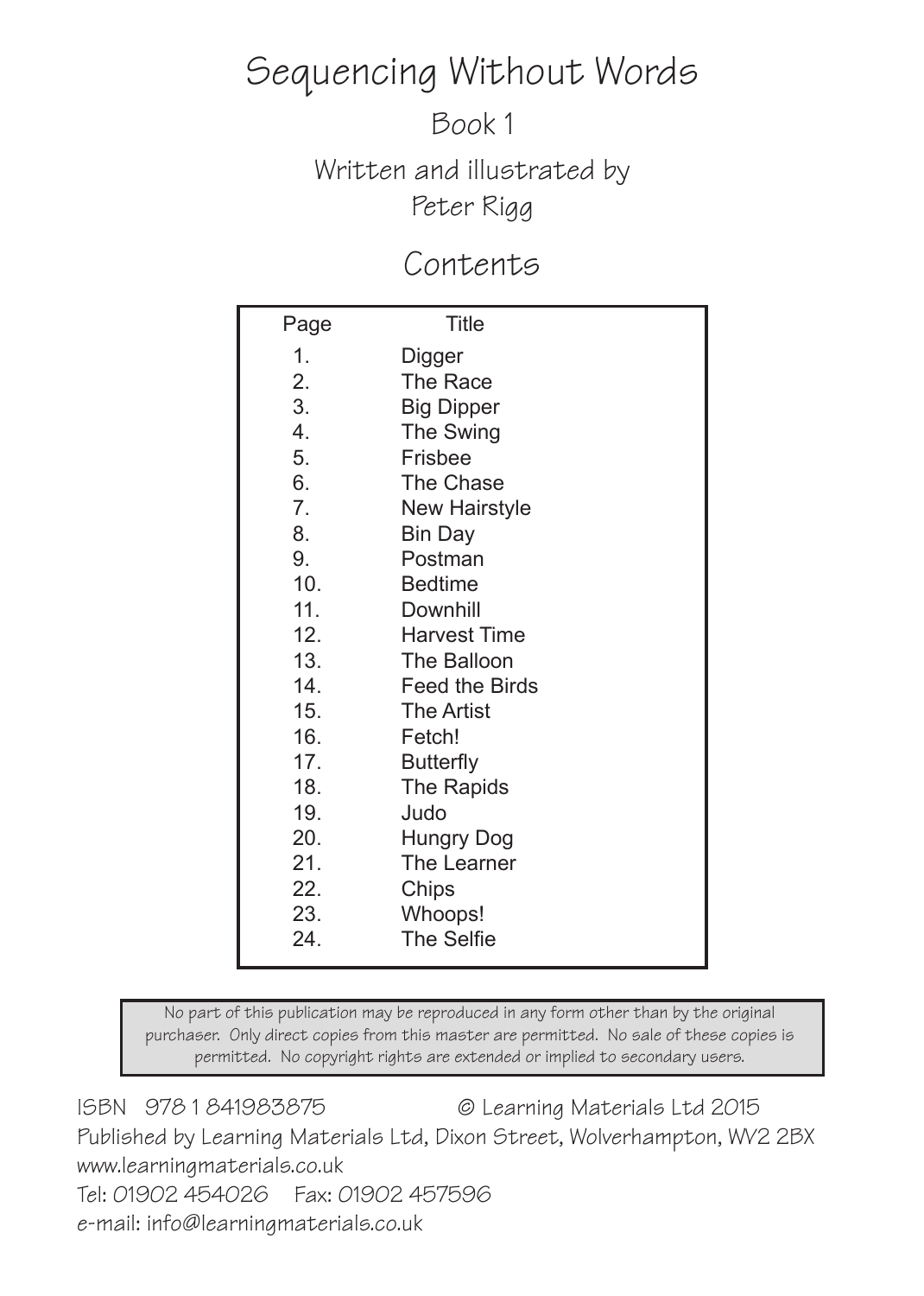## Teachers' Notes Sequencing Without Words

#### *DESCRIPTION*

Each exercise comprises a number of lively and humorous black and white drawings, presenting a story in pictures in a random order without any accompanying words. Pupils are called upon to arrange the pictures so that they tell a story. The exercises range from those asking which of two pictures comes first, to more complex stories in up to six pictures.

#### *STUDENTS WHO CAN BENEFIT*

For use mainly with lower and upper Key Stage 2 pupils, Sequencing Without Words is also of benefit to younger or older children and fits a range of abilities. Being wordless, these materials can stimulate inference and comprehension in children who have difficulty in reading and writing, while more able pupils can find in them a positive invitation to write.

#### *HOW TO USE*

Take an individual child or a small group. The pupils can be asked to complete the exercise individually or working with a classmate.

The exercise of your choice should be photocopied and a copy given to each pupil or pair of pupils.

First of all, introduce the exercise and talk with the children about the pictures. Ask them if they show a story, or not, and encourage them to explain their thinking.

Then ask the children to cut out the pictures and to say what they believe is happening in each separate picture. Set your pupils the task of arranging the pictures in an order which makes narrative sense, asking them to identify a possible beginning, middle and end of the story. Ask them to tell the story shown in the pictures, perhaps using adverbs such as 'first of all', 'before', 'after', afterwards', 'then', 'next', and 'in the end'.

Having completed the exercise, the children can stick the pictures into their literacy books. Depending on the children's ability, you can invite them to write the story, perhaps introducing sequential structure to their sentences, for example by using fronted adverbials. The exercises can be incorporated into a programme of work which includes guided reading.

#### *QUESTIONS FOR PUPILS*

What is happening in this picture, and this one? What do you think led up to this picture? What is going to happen next? Can you explain why one event occurs before or after another? This story is shown in pictures. How might you tell it in words?

#### *EDUCATIONAL OBJECTIVES*

Sequencing Without Words can help children create a coherent account and to approach problems patiently and logically in both literacy and numeracy lessons, thus working towards a vital performance outcome. The exercises invite pupils to infer and communicate meaning in the pictures, thus developing the capacity to follow or to compose a narrative, as well as helping with comprehension skills.